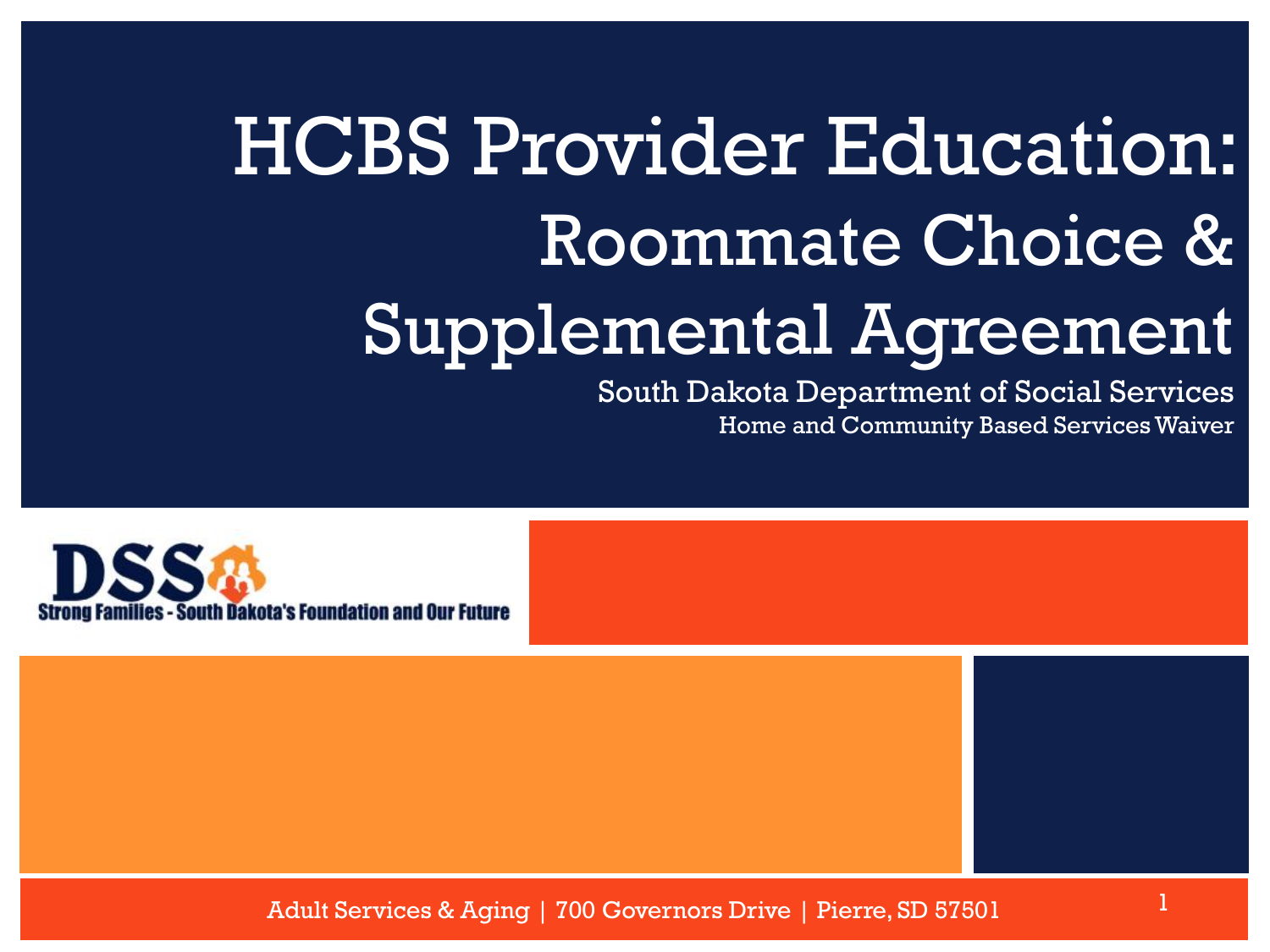### HCBS FINAL RULE

- CMS Published Final Rule: January 16, 2014
- Effective Date: March 17, 2014
- **Final Rule Intent:** 
	- Maximize the opportunities for participants in Home and Community Based Services (HCBS) programs to have access to the benefits of community living.
	- Allow participants to receive services in the most integrated setting.
- **All States required to submit a Transition Plan to** CMS by March 15, 2015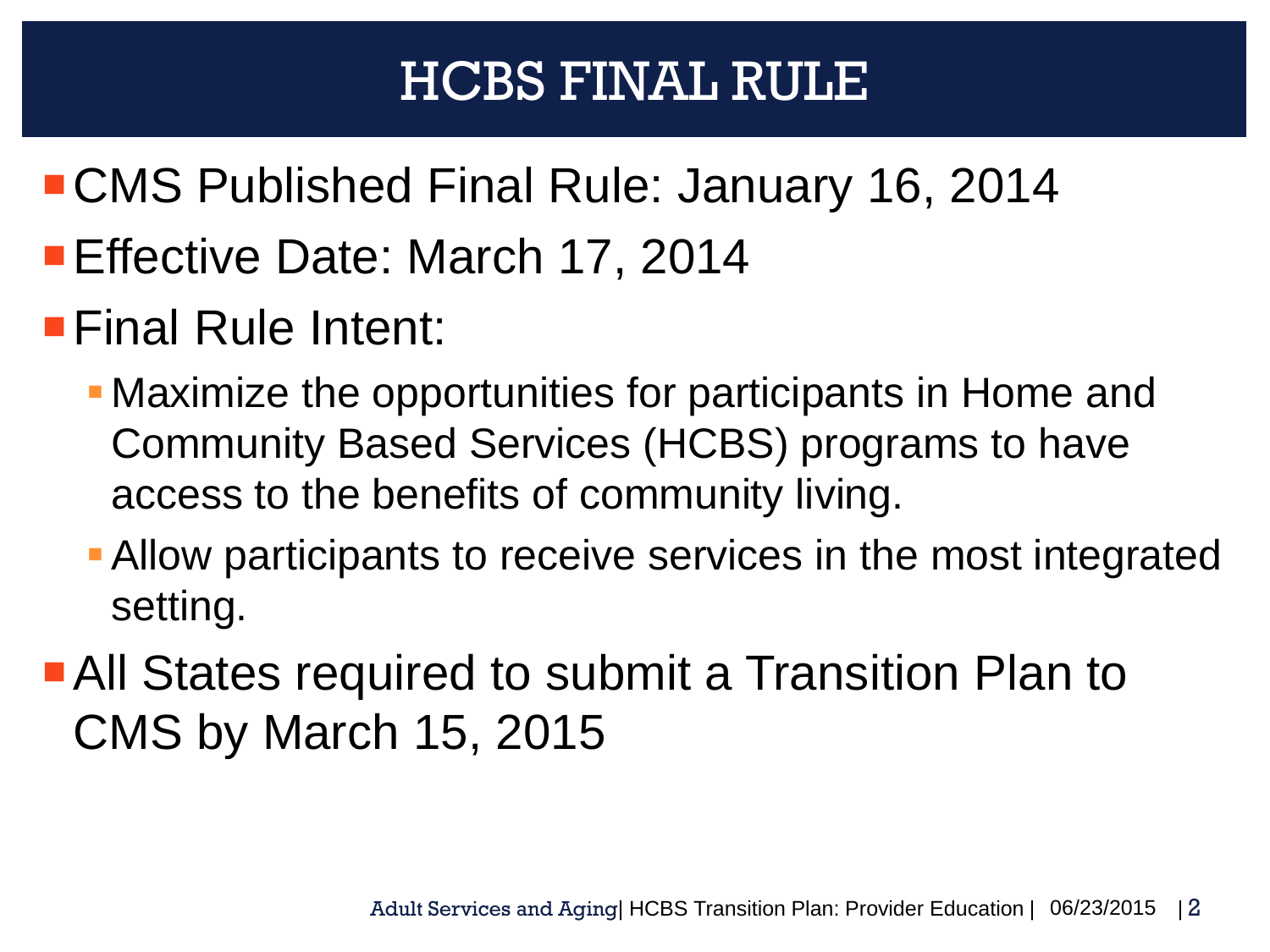### TRANSITION PLANNING PROCESS



South Dakota submitted a Statewide Transition Plan on March 12, 2015

**Transition Plan** available online at:

<http://dss.sd.gov/medicaid/hcbs.aspx>

Adult Services and Aging | HCBS Transition Plan: Provider Education | 06/23/2015 | 3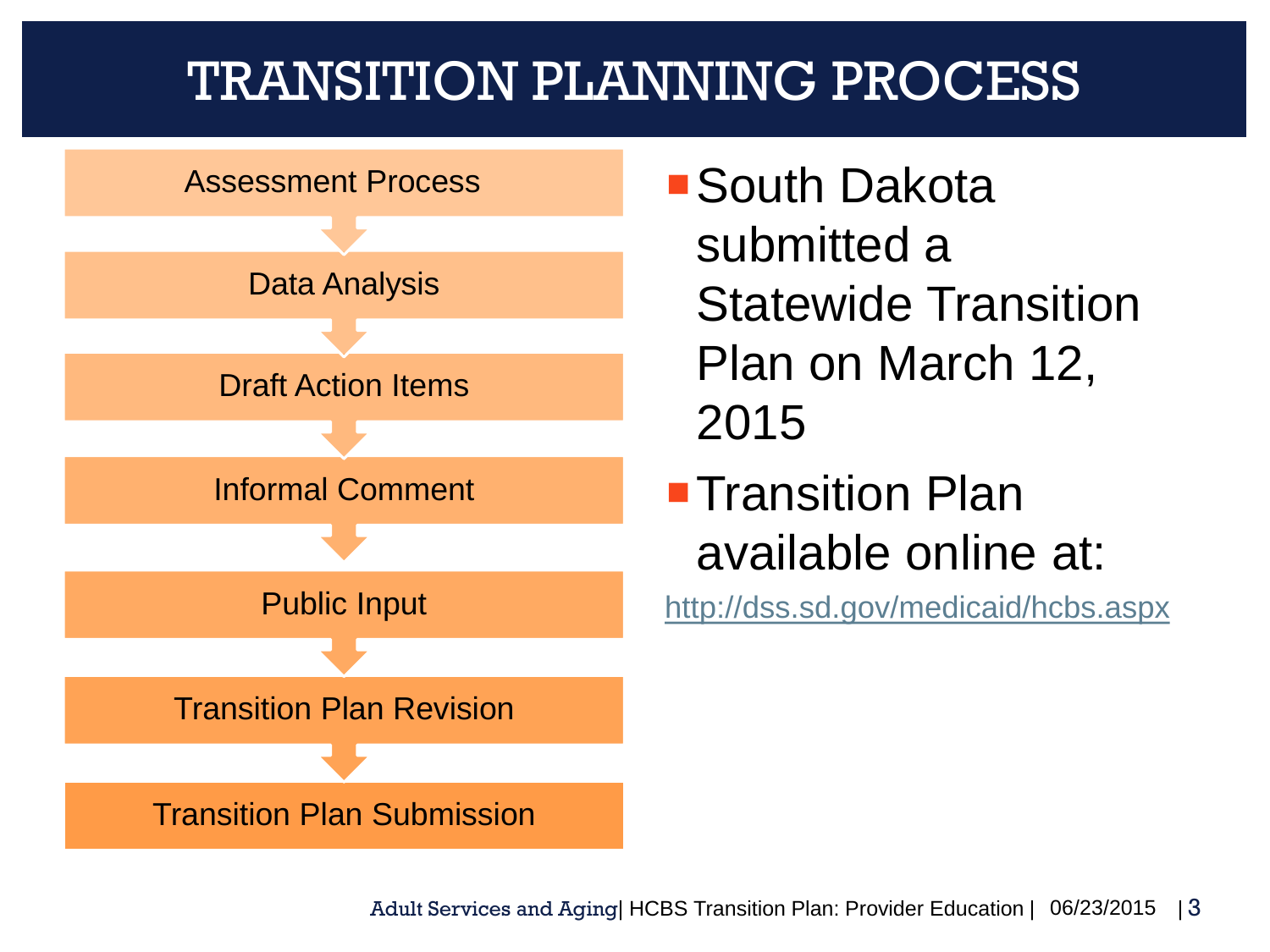### STATEWIDE ACTION ITEMS

- **Statewide action items in** the transition plan were identified through data analysis of assessment data.
	- **Items not meeting the CMS** 86% Quality Assurance Threshold were determined to be systematic in nature and assigned to statewide remediation.
- Concept Areas for Statewide Remediation:
	- **Privacy**
	- **Living Arrangements**
	- **Community Integration**

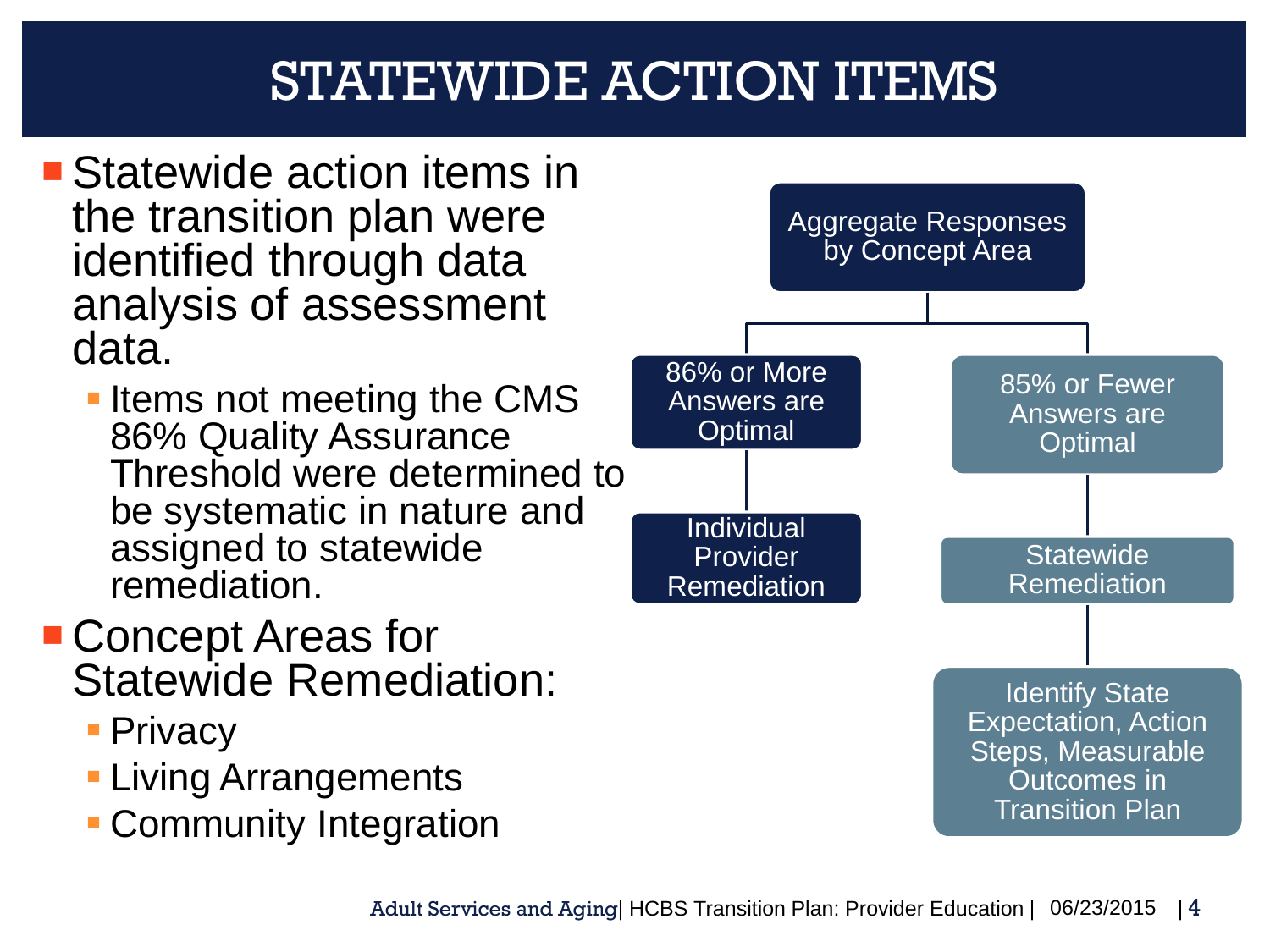### STATEWIDE REMEDIATION PROCESS

- **Each statewide action** item will follow the same process for remediation.
- **DSS** will follow the same process for individual remediation items.

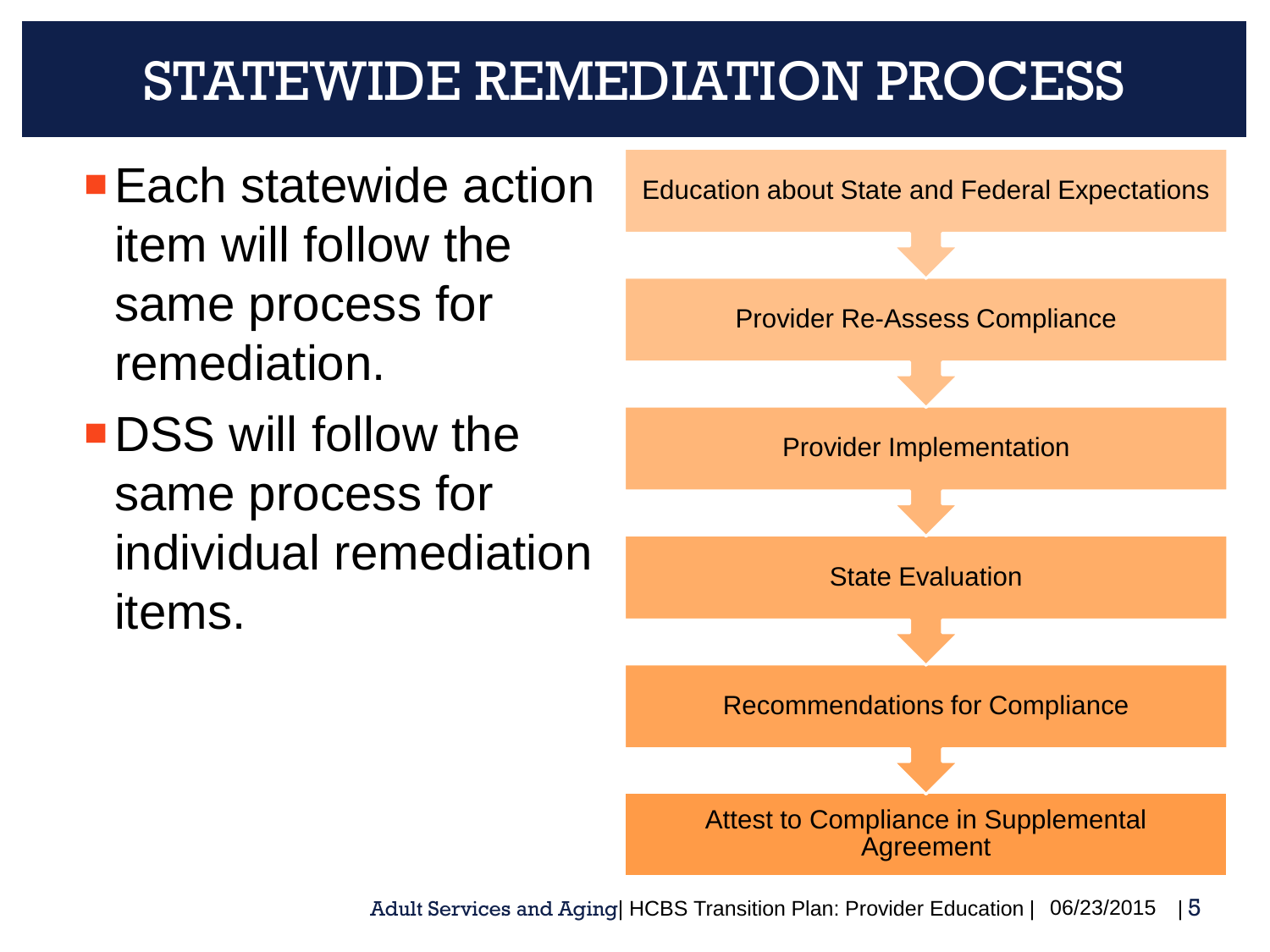### Roommate Choice

### **PRIVACY EXPECTATION :** When individuals share a bedroom, they will be able to choose their roommate.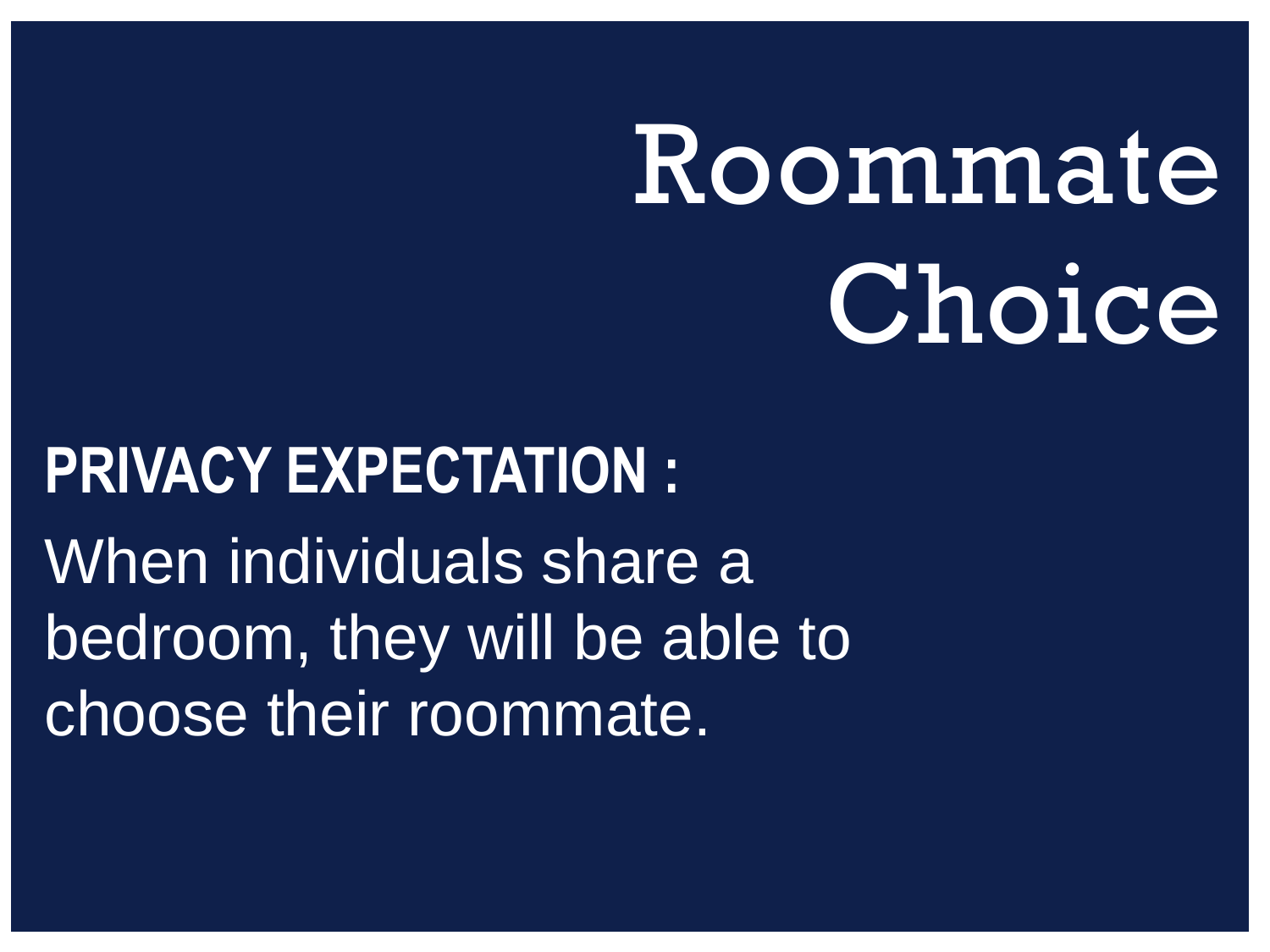### ASSESSMENT RESULTS

Do individuals share a room; if so, do they choose their roommate?



- Shared Bedroom with Roommate Choice
- Shared Bedroom no Roomate Choice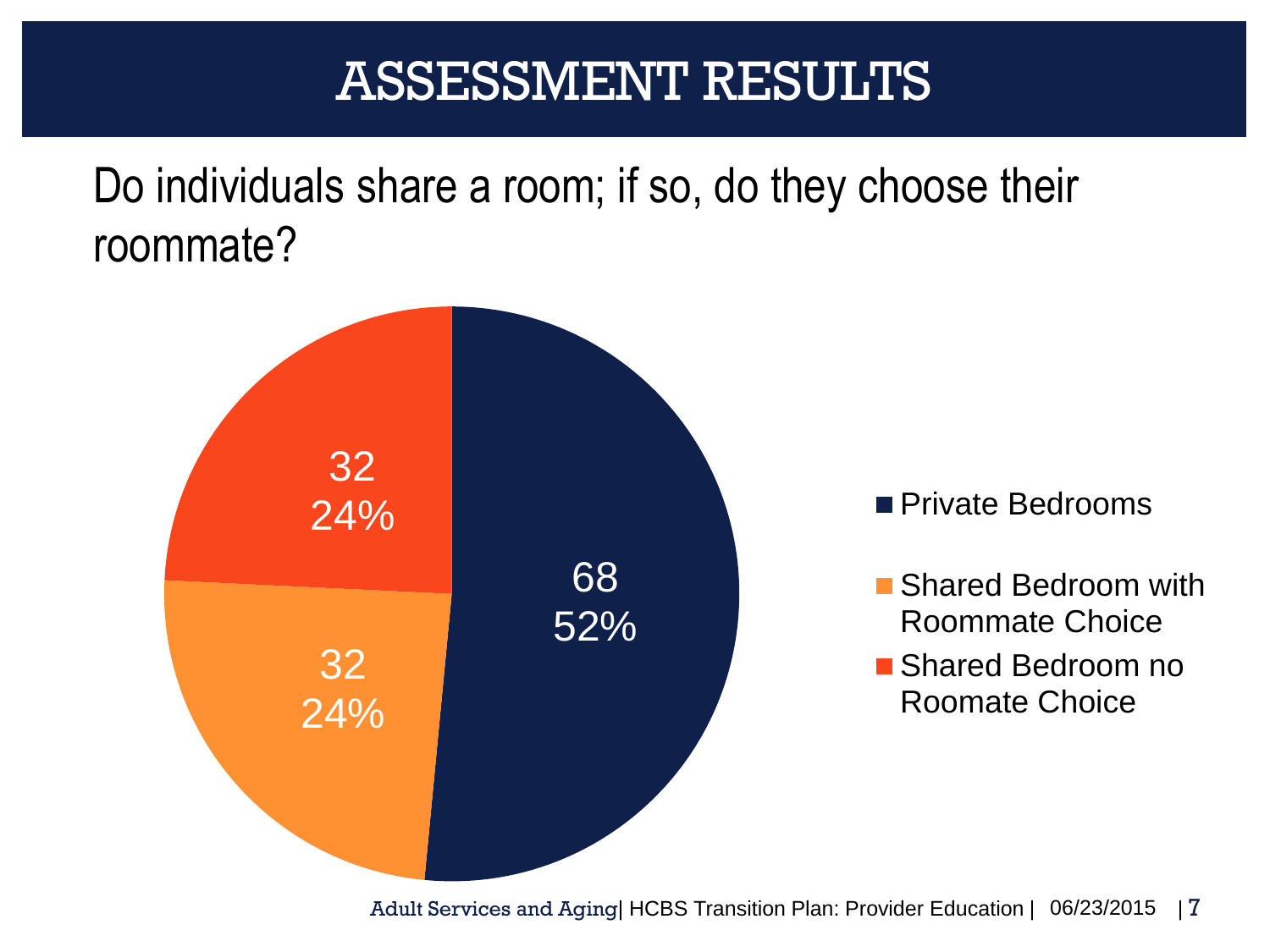### EXPECTATION

When an individual shares a bedroom, they will be able to choose their roommate.

- **Policy must specify:** 
	- **How individuals are involved in the roommate** assignment/selection process;
	- How individual preferences are considered;
	- When an individual can request a change in roommate; and
	- **How individuals are notified of their right to** choose a roommate.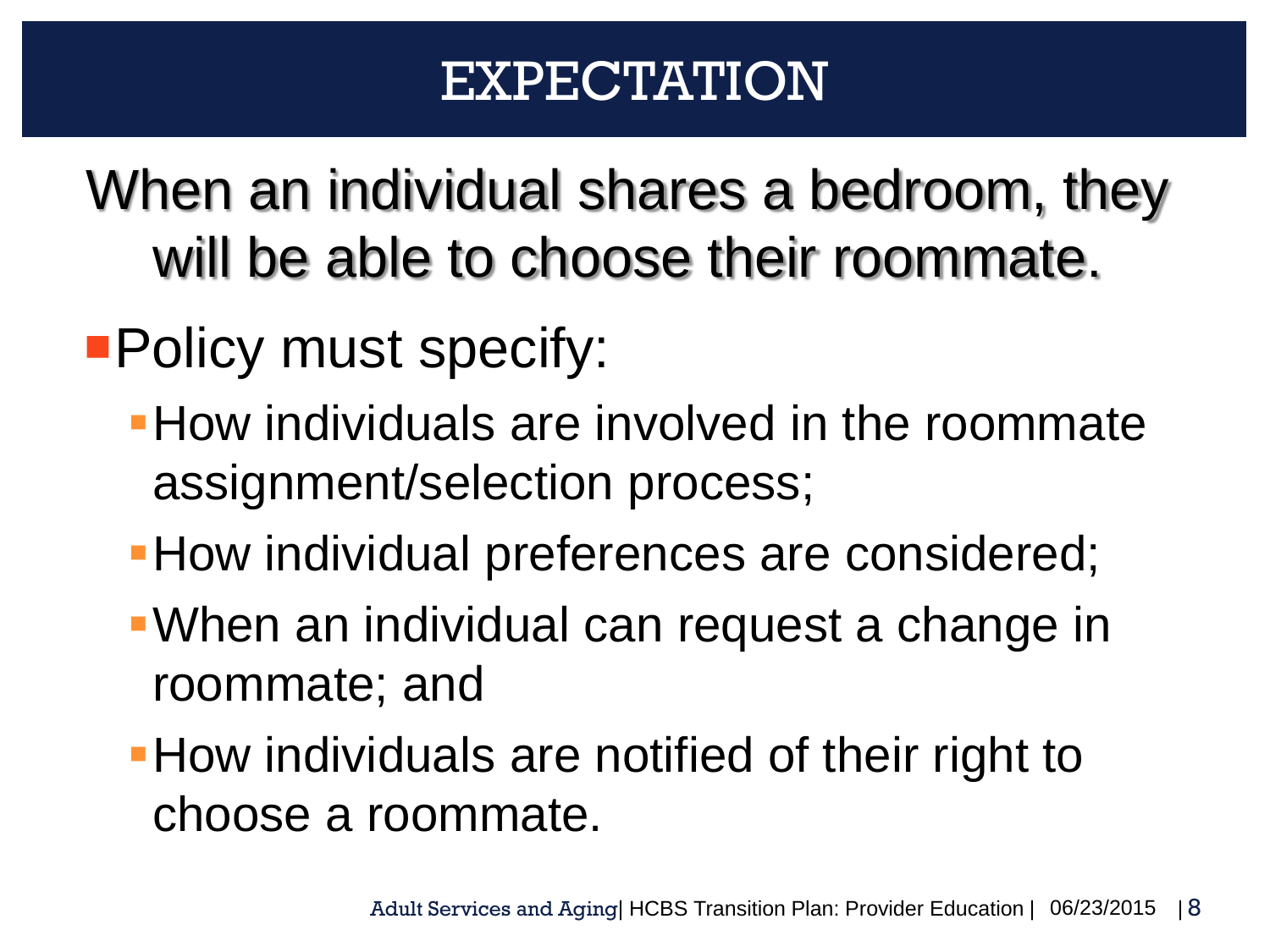#### **Administrative Rule of South Dakota:**

- ARSD §44:70:09:05 **Notification of resident's room assignment or rights change.** A facility shall promptly notify the resident and, if known, the resident's legal representative, as specified in SDCL [34-12C-3](http://legis.sd.gov/statutes/DisplayStatute.aspx?Type=Statute&Statute=34-12C-3), or interested family member if there has been a change in the resident's room or roommate assignment or if there has been a change in the resident's rights.
- ARSD §44:70:09:08 **Privacy and confidentiality.** A facility shall provide for privacy and confidentiality for the resident, […] A facility shall permit residents to perform the following:
	- (3) To visit a spouse or, if both are residents of the same facility, to share a room with the spouse, within the capacity of the facility, upon the consent of both spouses;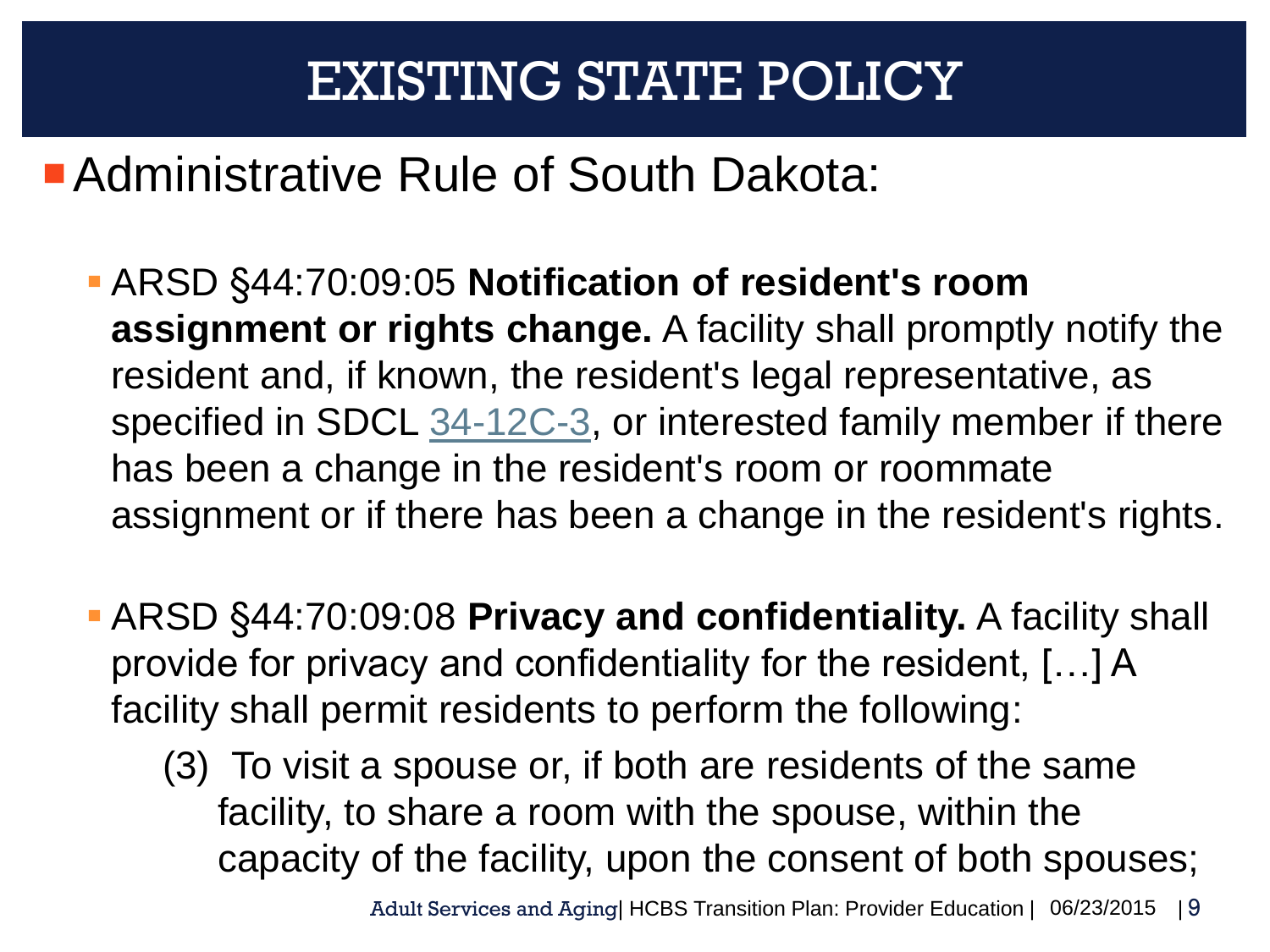### FREQUENTLY ASKED QUESTIONS

- **Q:** If I only have private rooms in my Assisted Living, do I need a roommate choice policy?
	- **A:** No. You must submit a statement to the Department attesting that your facility has private rooms only. If your facility adopts shared bedrooms in the future, you will need to submit proof of a roommate choice policy to the Department.
- **Q:** If I have both private and shared rooms in my Assisted Living do I need a roommate choice policy?

**A:** Yes. Since your facility has shared rooms, you must submit proof of a roommate choice policy to the Department.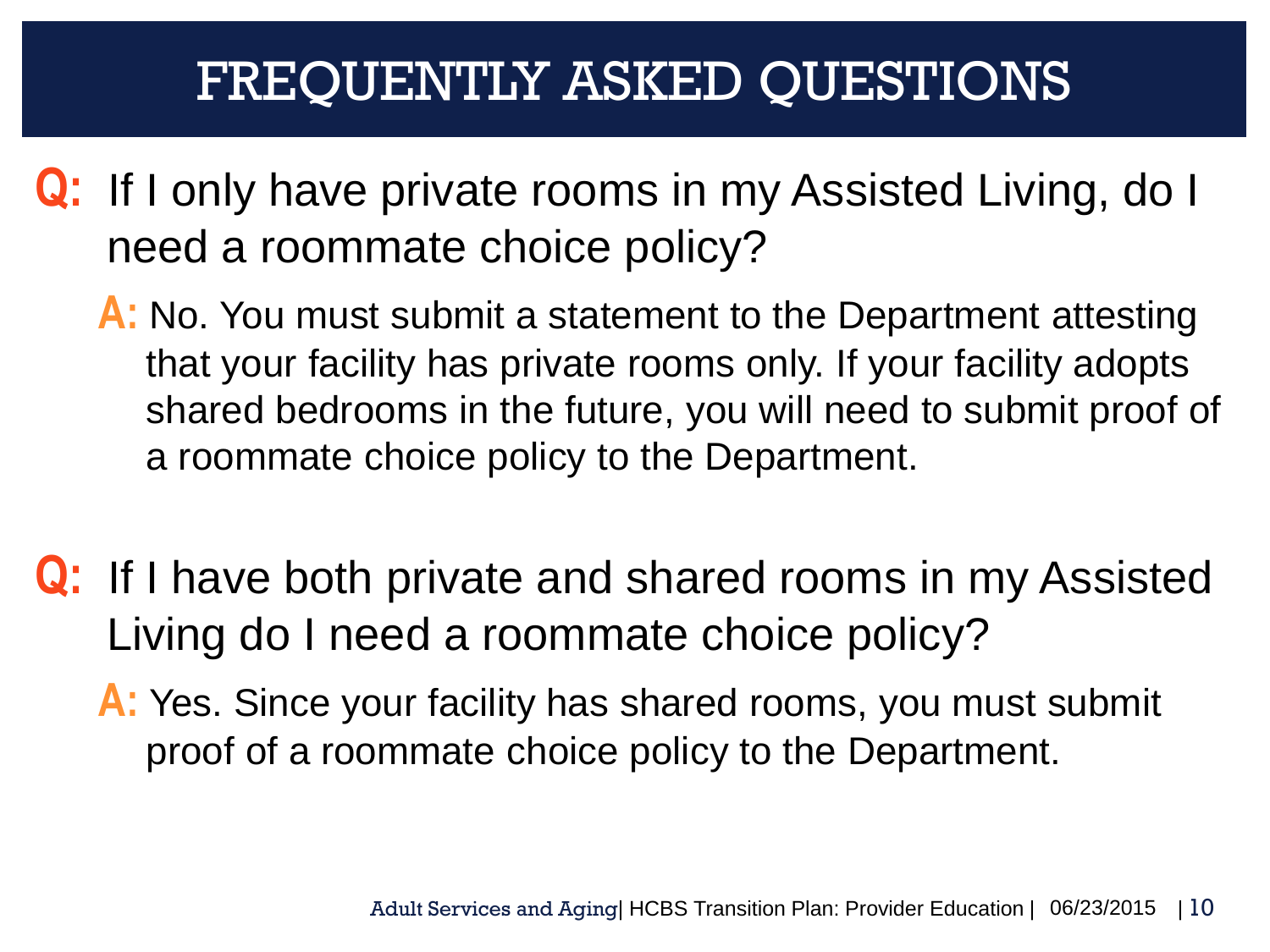### FREQUENTLY ASKED QUESTIONS

- **Q:** Do roommate choice policies have to be submitted in a specific format?
	- **A:** No. The department does not have a standard format for roommate choice policies.
- **Q:** How often do individuals need to be notified of the roommate choice policy?
	- **A:** Individuals must be notified of the policy when they enter the facility effective January 1, 2016. Existing residents must be notified of the setting's roommate choice policy by December 31, 2015
- **Q:** What if an individual requests a roommate who does not consent to live with the individual?
	- **A:** Your policy may specify that both individuals must consent to the living arrangement.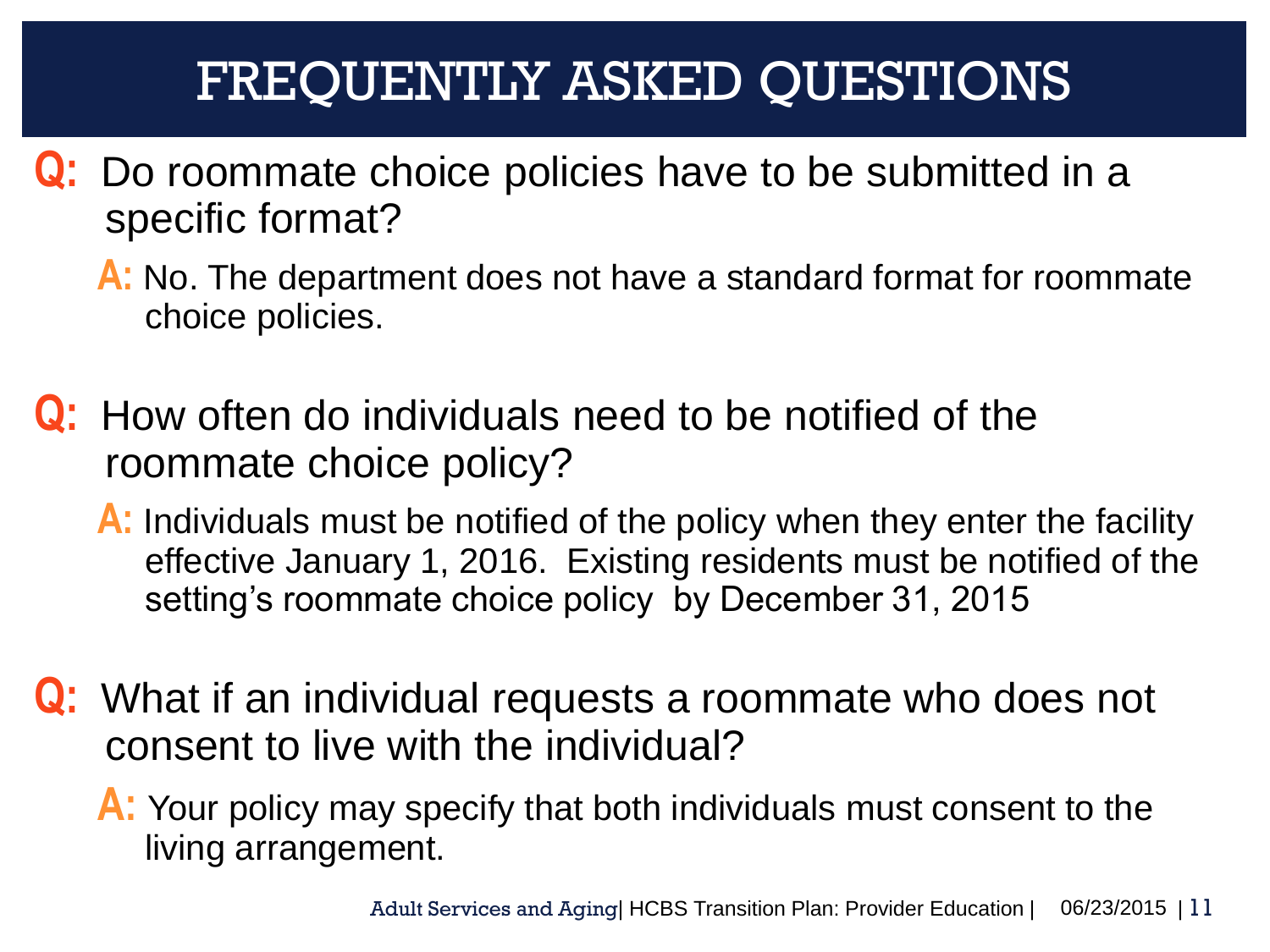### FREQUENTLY ASKED QUESTIONS

- **Q:** What if my facility cannot accommodate a request for a change in roommates because my facility is fully occupied?
	- **A:** The Department expects providers to accommodate individual's choice of roommate, as available. If an immediate change is not available, the provider should communicate that a change will be made when resources become available.
- **Q:** May providers limit the number of times an individual requests a roommate change in a certain time period?
	- **A:** Providers may specify the process by which an individual requests a roommate change, including the number of times a request may be made in a certain time period. The policy must apply equally to all individuals in the facility.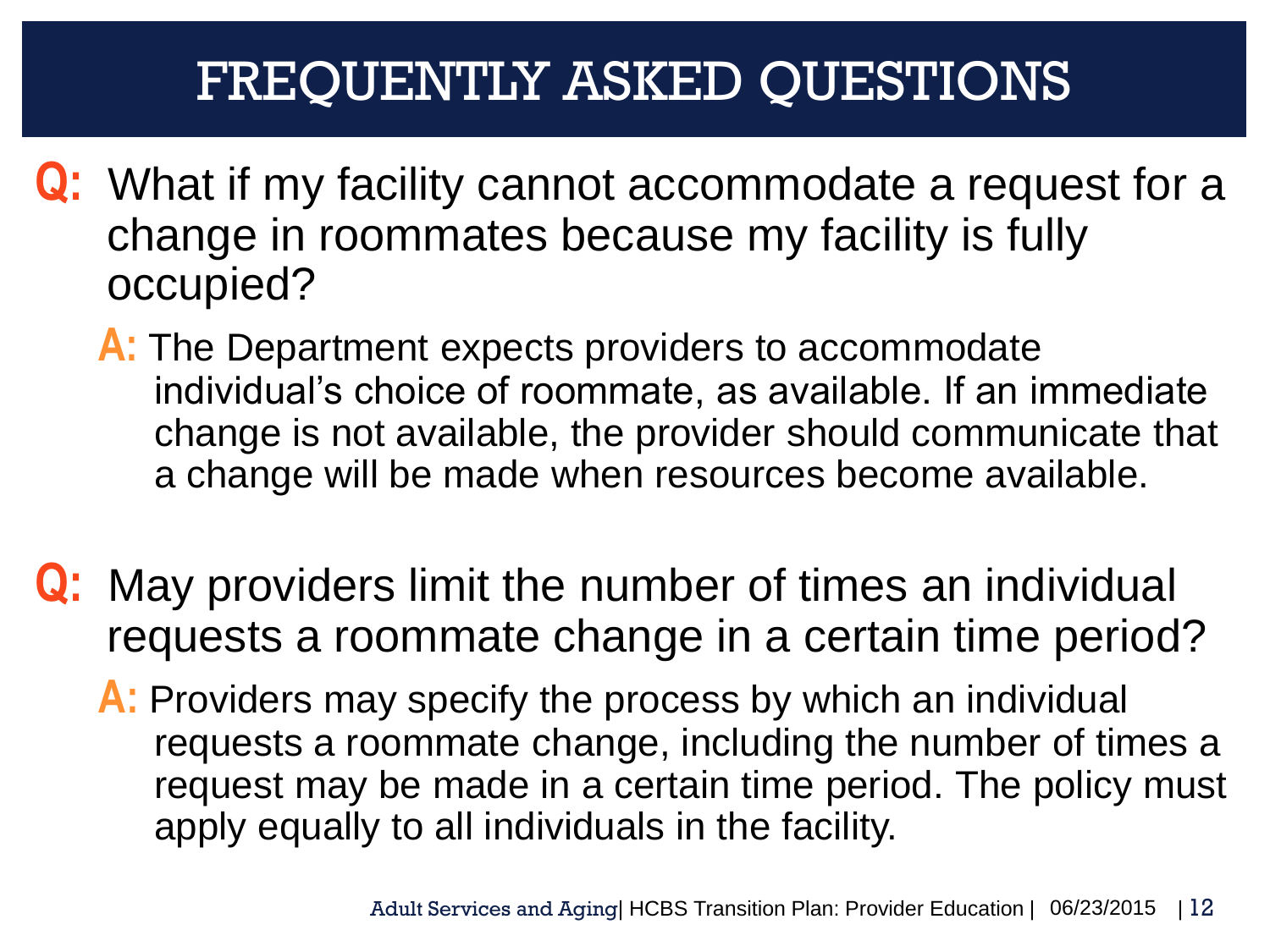## ASSISTED LIVING COLLABORATION & QUESTIONS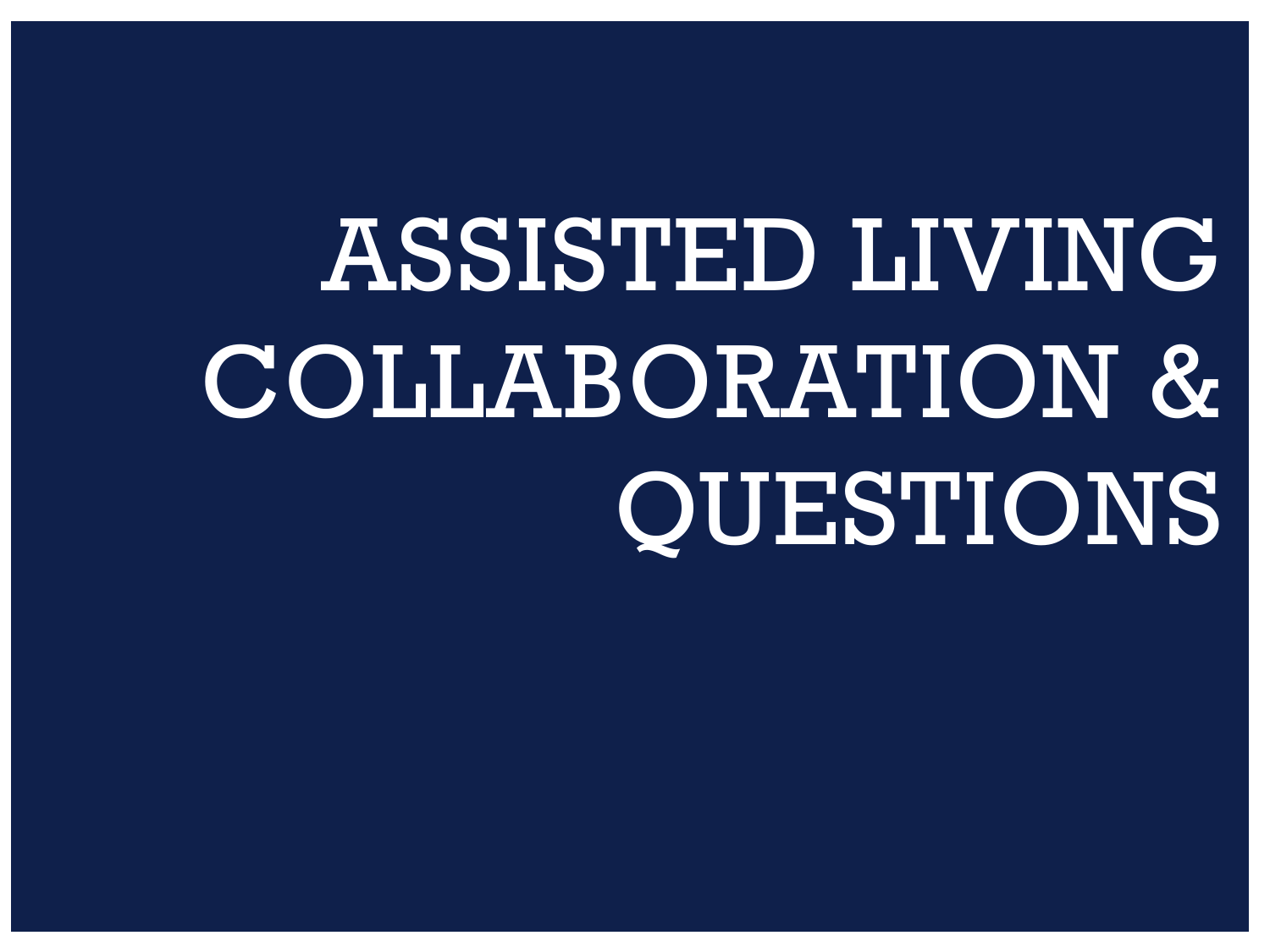### PROVIDER IMPLEMENTATION

#### TARGET COMPLETION DATE: **December 31, 2015**

- **All providers must have a written roommate choice** policy by the target compliance date.
- **All providers must train staff on the roommate choice** policy by the target compliance date.
- **All providers must make individuals in their facility aware** of the roommate choice policy by the target compliance date and must notify new residents of the roommate choice policy thereafter.
- **Proof of a roommate choice policy should be sent to** [HCBS@state.sd.us](mailto:HCBS@state.sd.us) by the target compliance date.
- **Providers who do not have shared bedrooms, must send** an email to [HCBS@state.sd.us](mailto:HCBS@state.sd.us) indicating all rooms in their facility are private bedrooms.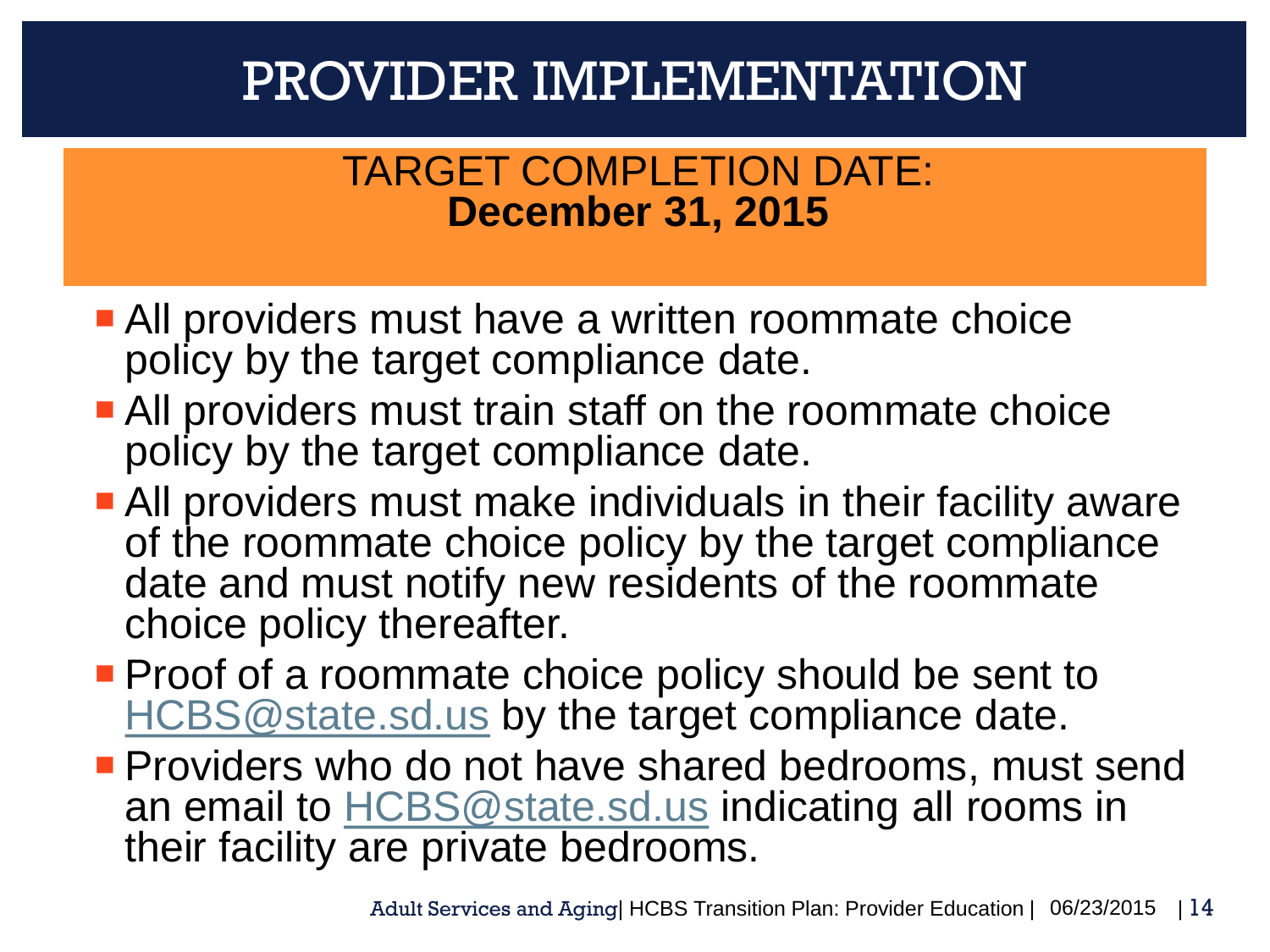### STATE ASSESSMENT ACTIVITIES

**All providers must submit a roommate choice policy to the** Department by December 31, 2015 via e-mail to [HCBS@state.sd.us](mailto:HCBS@state.sd.us)

1. Submit Roommate Choice Policy to DSS

2. DSS will verify initial submission.

3. DSS reviews Roommate Choice Policy in Annual Review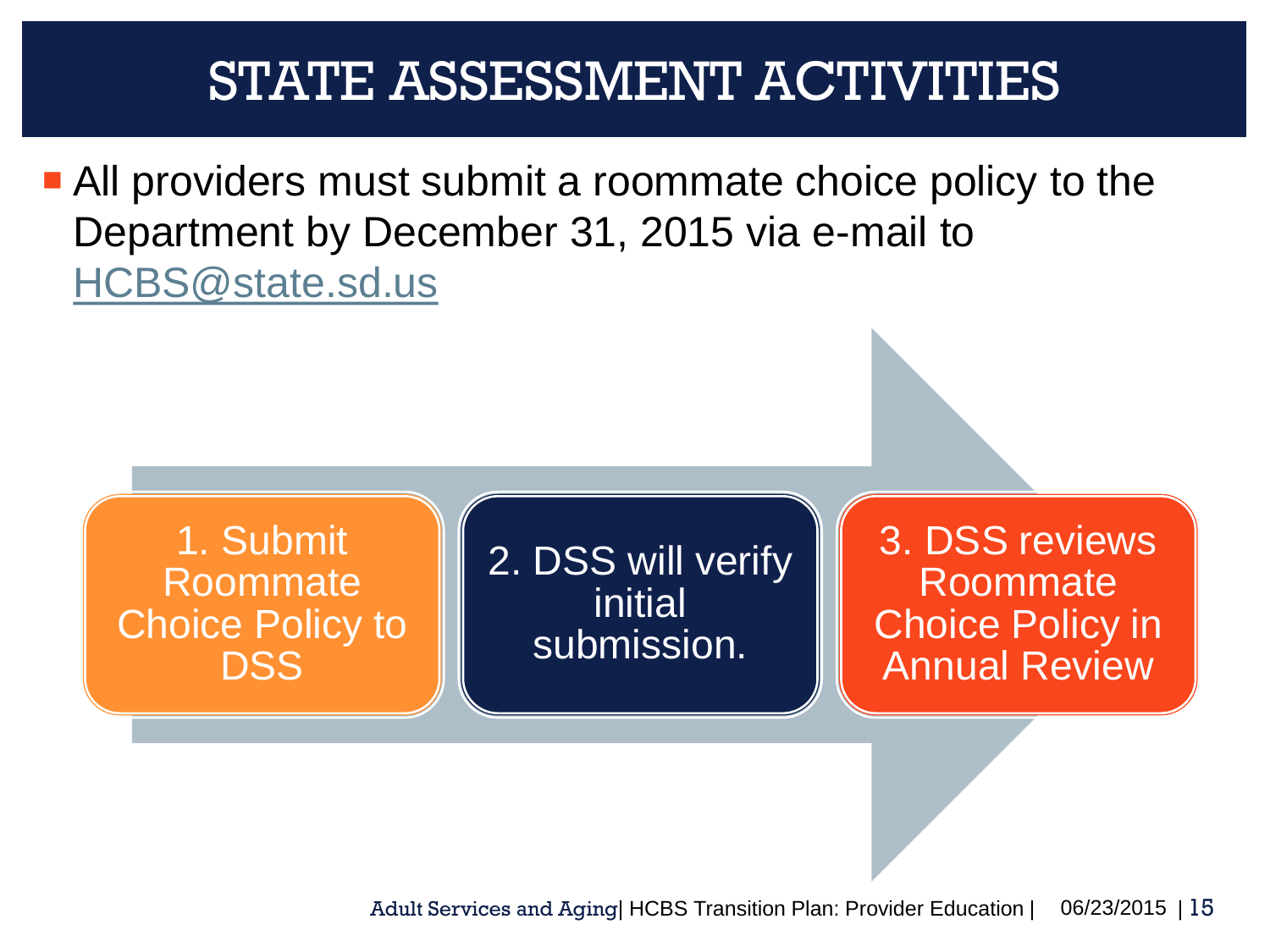# Supplemental Provider Agreement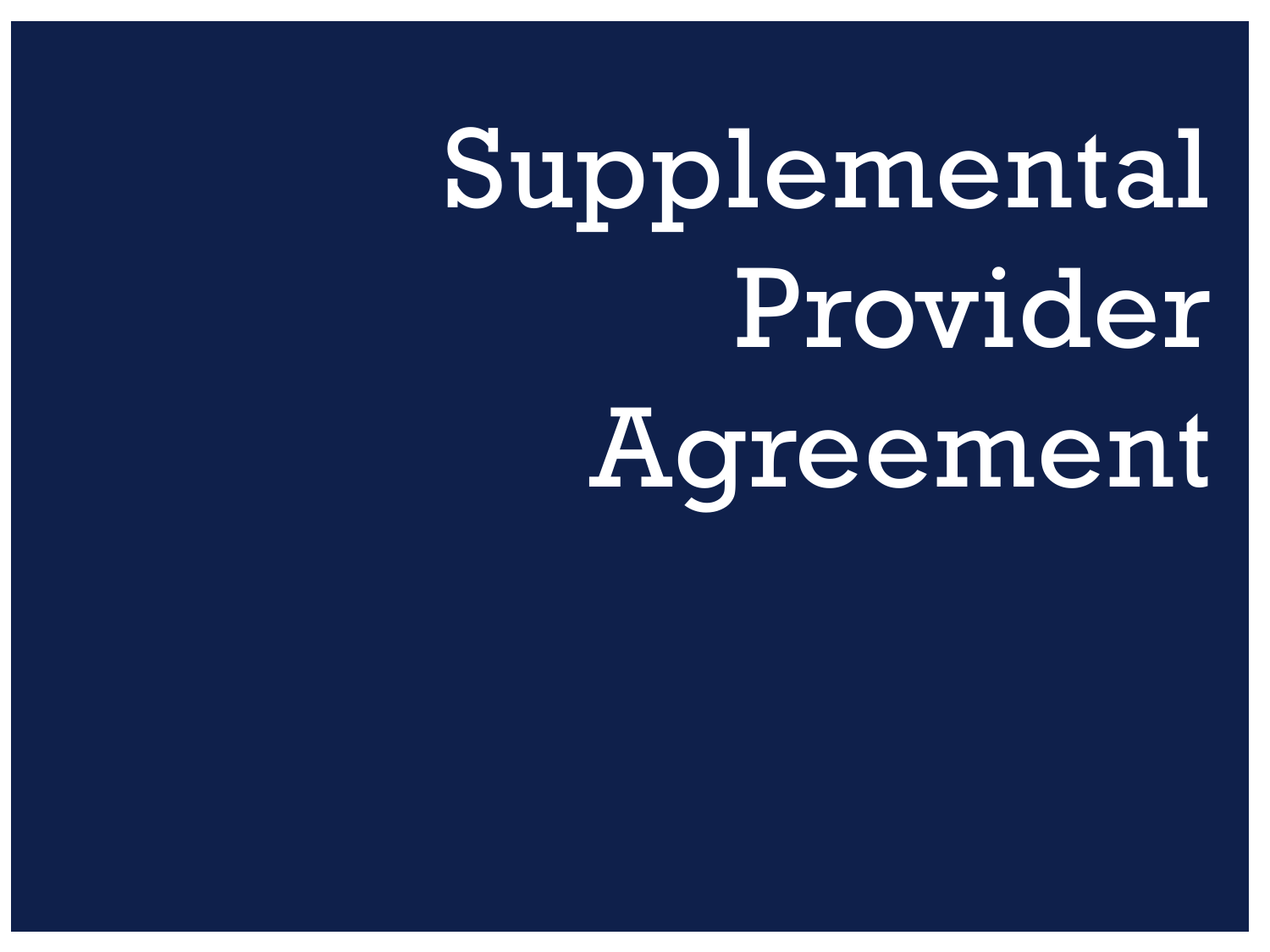### SUPPLEMENTAL AGREEMENT

- What is a Supplemental Agreement?
	- All providers sign a Provider Agreement form during the Medicaid enrollment process. The Provider Agreement contains general Medicaid rules that apply to every provider.
	- Some providers provide special services that are subject to additional federal or state requirements. These providers are required to sign an additional agreement with the Department stating their agreement to these additional provisions.
- Why is DSS implementing a Supplemental Agreement for Assisted Living Providers?
	- CMS requires states to specify how they will ensure continuous compliance with the action steps in the Transition Plan.
	- **DSS** chose a two-step continuous compliance process:
		- 1. Providers will attest to compliance with the HCBS Final Rule in a supplemental agreement.
		- 2. DSS will incorporate the provisions of the HCBS Final Rule into the annual review process.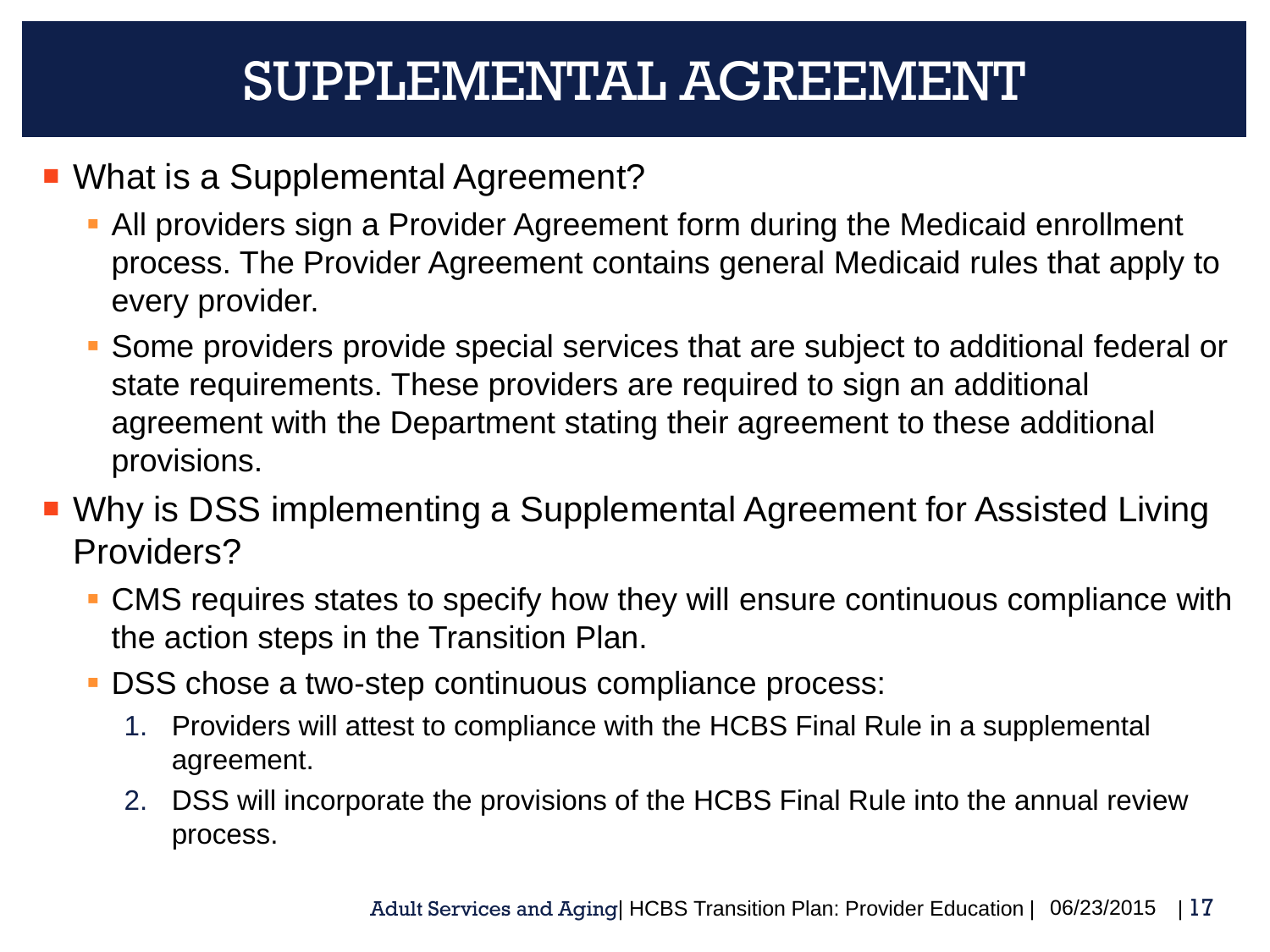### SUPPLEMENTAL AGREEMENT

- DSS will implement a Supplemental Agreement in State Fiscal Year 2016 as stated in the Transition Plan.
- **In-Home HCBS (ASA) Waiver providers already have a** supplemental agreement in place. DSS intends to replicate this process and tailor the agreement to Assisted Living services.
- **DSS is still in the process of finalizing the FY16 Supplemental Agreement.**
- **The agreement will contain:** 
	- **Purpose of the Assisted Living Service**
	- Compliance with Administrative Rules of South Dakota
	- **Compliance with the Transition Plan & Action Steps**
	- Standard Definitions and Program Requirements
- **Over the course of the transition period, DSS will update the** Supplemental Agreement to reflect action items that have been completed.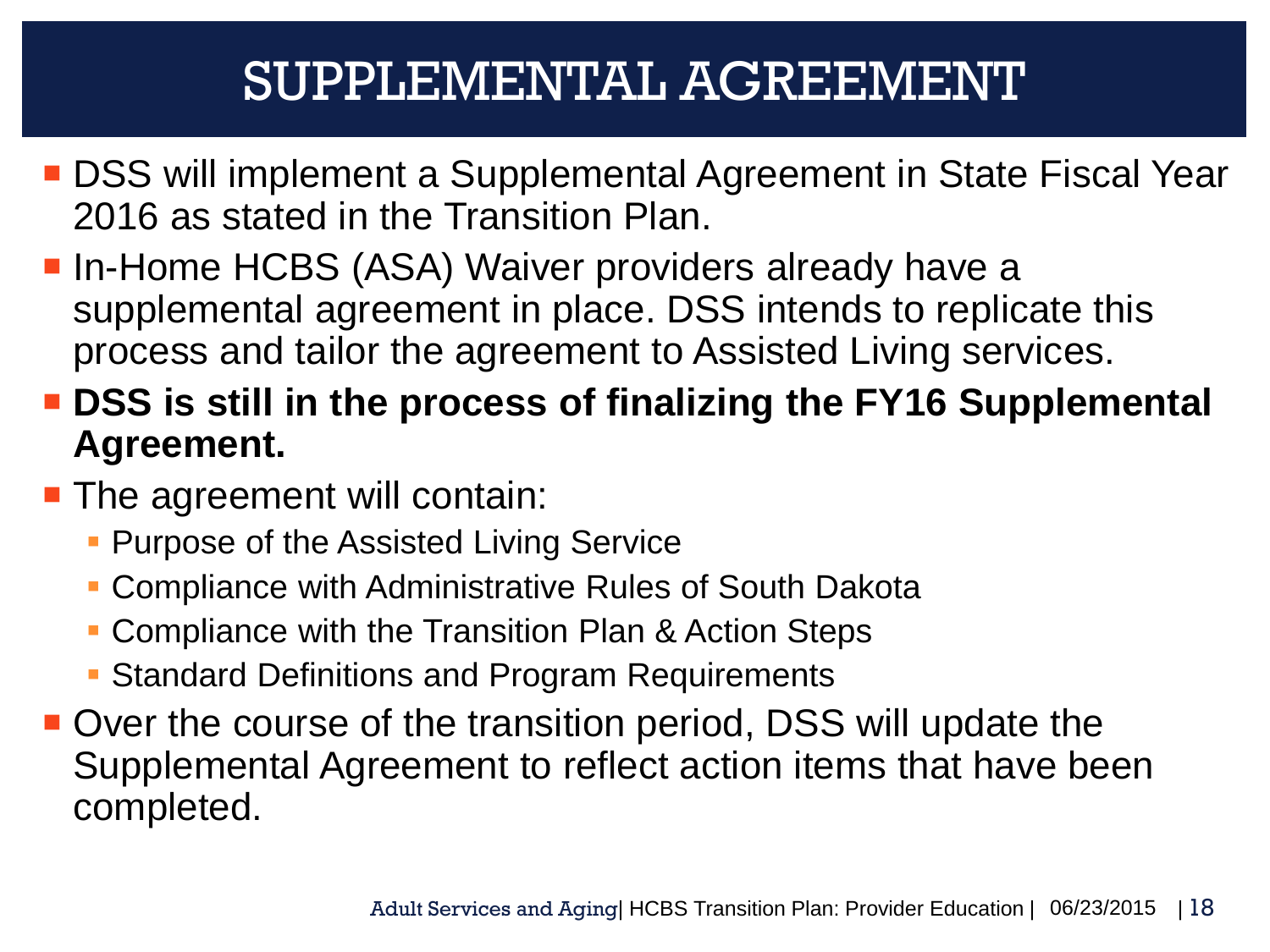## NEXT SIX MONTHS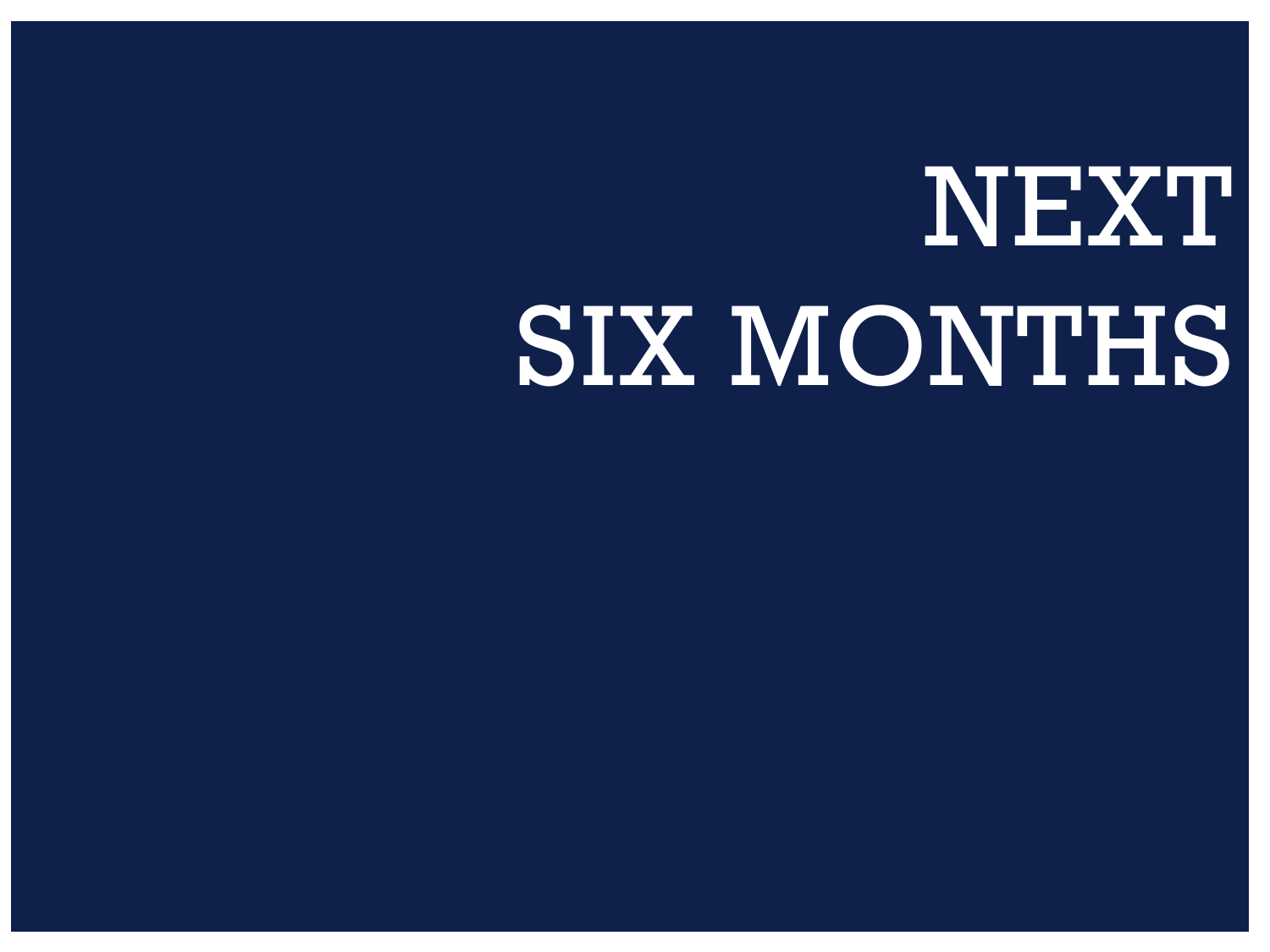### TIMELINE

**HCBS ASA Transition Plan** Provider Specific Action Items and Timeline

|                                     |                          | 2015                                       |                  |                                |  | 2016             |                          |                                | 2017                           |  |  |                                                                                                 |                          | 2018                     |                             |         |
|-------------------------------------|--------------------------|--------------------------------------------|------------------|--------------------------------|--|------------------|--------------------------|--------------------------------|--------------------------------|--|--|-------------------------------------------------------------------------------------------------|--------------------------|--------------------------|-----------------------------|---------|
|                                     |                          | Jul Aug Sep Oct Nov Dec<br>Mar Apr May Jun |                  | Jan Feb Mar Apr May            |  | Jun              |                          |                                |                                |  |  | Jul Aug Sep Oct Nov Dec Jan Feb Mar Apr May Jun Jul Aug Sep Oct Nov Dec Jan Feb Mar Apr May Jun |                          |                          | Jul Aug Sep Oct Nov Dec Jan | Feb Mar |
| PRIVACY                             |                          |                                            |                  |                                |  |                  |                          |                                |                                |  |  |                                                                                                 |                          |                          |                             |         |
|                                     | Roommate<br>Choice       | <b>Education Provider Implementation</b>   |                  |                                |  |                  | <b>State Assessments</b> |                                |                                |  |  |                                                                                                 |                          |                          |                             |         |
|                                     |                          |                                            |                  |                                |  |                  |                          |                                |                                |  |  |                                                                                                 |                          |                          |                             |         |
|                                     | Door<br>Locks            |                                            | <b>Education</b> |                                |  |                  |                          |                                | <b>Provider Implementation</b> |  |  |                                                                                                 |                          |                          | <b>State Assessments</b>    |         |
|                                     |                          |                                            |                  |                                |  |                  |                          |                                |                                |  |  |                                                                                                 |                          |                          |                             |         |
| LIVING<br>ARRANGEMENTS              | Access to<br>Food        |                                            | <b>Education</b> |                                |  |                  |                          |                                |                                |  |  | <b>Provider Implementation</b>                                                                  |                          |                          |                             |         |
|                                     |                          |                                            |                  |                                |  |                  |                          |                                |                                |  |  |                                                                                                 |                          |                          |                             |         |
|                                     | Immediate                |                                            |                  | <b>Education</b>               |  |                  |                          |                                | <b>Provider Implementation</b> |  |  |                                                                                                 |                          |                          | <b>State Assessments</b>    |         |
|                                     | Access                   |                                            |                  |                                |  |                  |                          |                                |                                |  |  |                                                                                                 |                          |                          |                             |         |
| MUNITY<br>MERICATION<br>SECOMMUNITY |                          |                                            |                  |                                |  |                  |                          |                                |                                |  |  |                                                                                                 |                          |                          |                             |         |
|                                     |                          | <b>Education</b>                           |                  |                                |  |                  |                          |                                |                                |  |  |                                                                                                 |                          |                          |                             |         |
|                                     |                          |                                            |                  |                                |  | <b>Education</b> |                          |                                |                                |  |  |                                                                                                 |                          |                          |                             |         |
|                                     |                          |                                            |                  |                                |  |                  |                          |                                |                                |  |  |                                                                                                 |                          |                          |                             |         |
|                                     | Dignity &                |                                            |                  |                                |  |                  |                          |                                |                                |  |  | <b>State Assessments</b>                                                                        |                          |                          |                             |         |
| INDIVIDUAL REMEDIATION              | Respect                  | <b>Education</b><br><b>Education</b>       |                  | <b>Provider Implementation</b> |  |                  |                          |                                |                                |  |  |                                                                                                 |                          |                          |                             |         |
|                                     | Location                 |                                            |                  | <b>Provider Implementation</b> |  |                  |                          |                                |                                |  |  |                                                                                                 | <b>State Assessments</b> |                          |                             |         |
|                                     | Physical                 |                                            | <b>Education</b> |                                |  |                  |                          | <b>Provider Implementation</b> |                                |  |  |                                                                                                 |                          |                          | <b>State Assessments</b>    |         |
|                                     | Accessibility            |                                            |                  |                                |  |                  |                          |                                |                                |  |  |                                                                                                 |                          |                          |                             |         |
|                                     | Autonomy                 |                                            | <b>Education</b> |                                |  |                  |                          | <b>Provider Implementation</b> |                                |  |  |                                                                                                 |                          | <b>State Assessments</b> |                             |         |
|                                     | Community<br>Integration |                                            | <b>Education</b> |                                |  |                  |                          | <b>Provider Implementation</b> |                                |  |  |                                                                                                 | <b>State Assessments</b> |                          |                             |         |
|                                     | Privacy                  |                                            |                  |                                |  |                  |                          |                                |                                |  |  |                                                                                                 |                          |                          | <b>State Assessments</b>    |         |
|                                     |                          | <b>Education</b>                           |                  |                                |  |                  |                          |                                | <b>Provider Implementation</b> |  |  |                                                                                                 |                          |                          |                             |         |
|                                     | Living<br>Arrangements   | <b>Education</b>                           |                  |                                |  |                  |                          | <b>Provider Implementation</b> |                                |  |  | <b>State Assessments</b>                                                                        |                          |                          |                             |         |
|                                     |                          |                                            |                  |                                |  |                  |                          |                                |                                |  |  |                                                                                                 |                          |                          |                             |         |

2016 HCBS Waiver Renewal

Adult Services and Aging| HCBS Transition Plan: Provider Education | 06/23/2015 | 20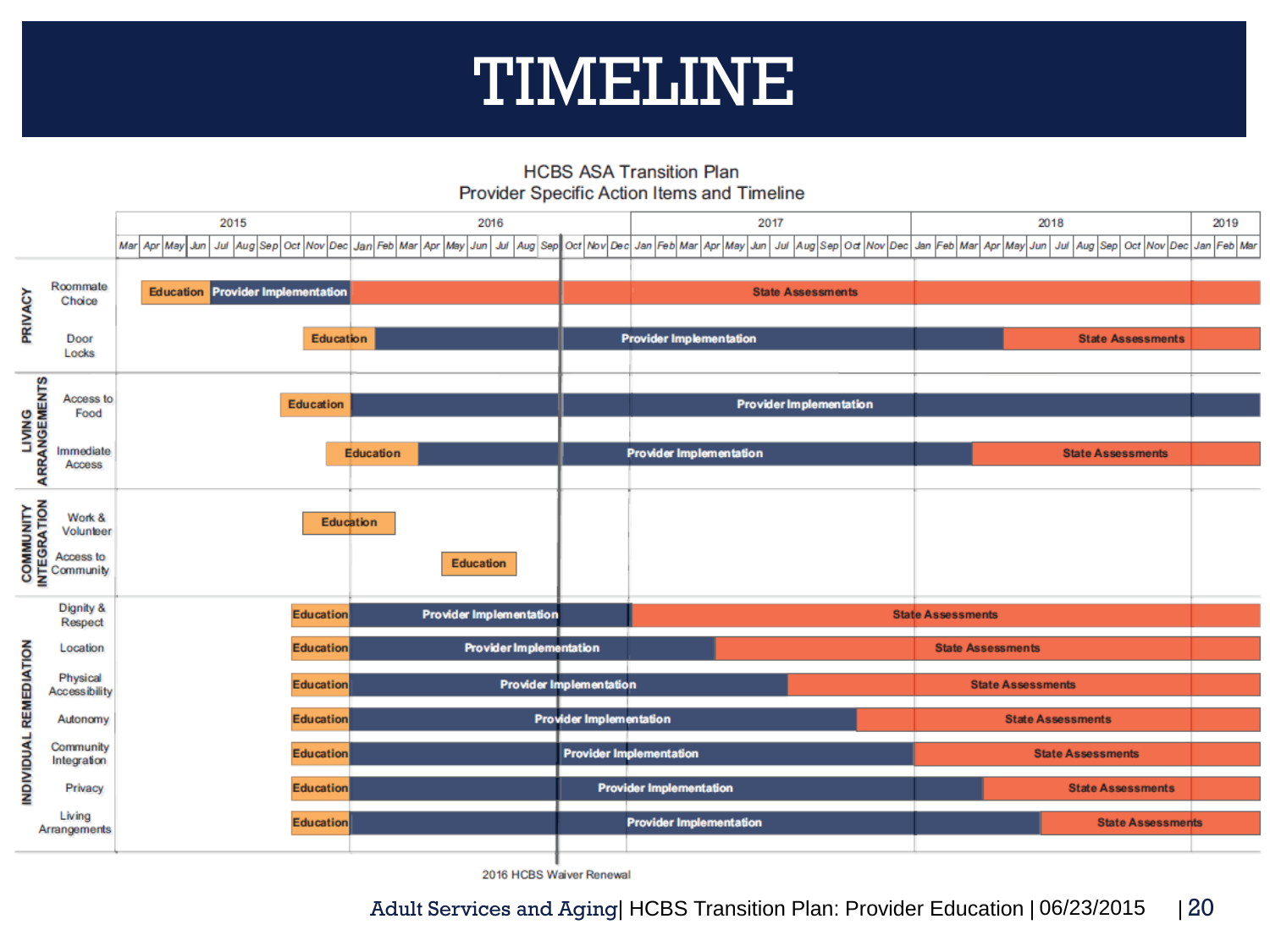### UPCOMING ACTION ITEMS

- **Implementation of Roommate Choice Policy**
- ■Supplemental Agreement
- **Future Webinars** 
	- Access to Food
	- Work and Volunteer
	- **Door Locks**
- **Expectations Guide**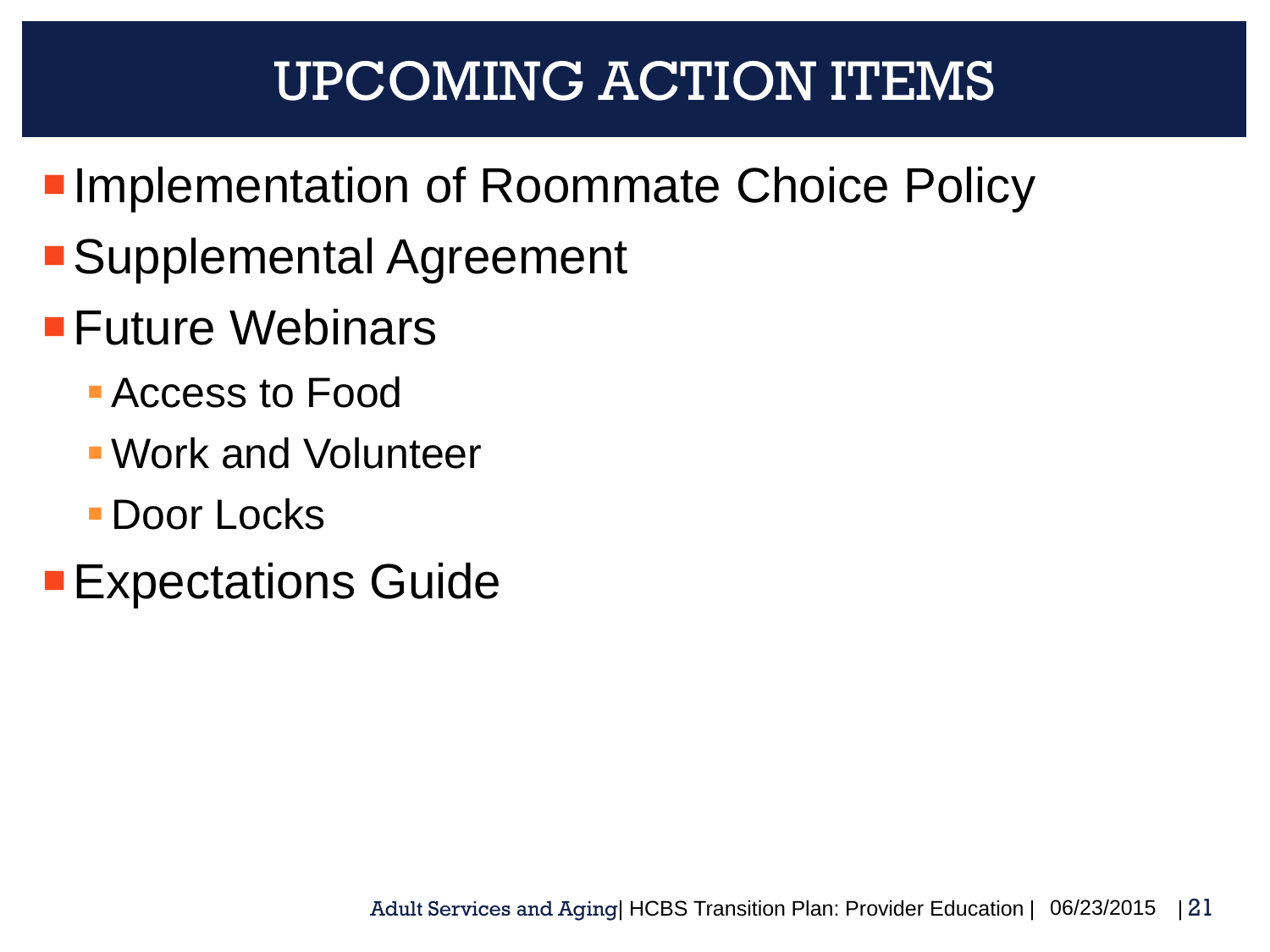### PROVIDER RESOURCES

- DSS Website: <http://dss.sd.gov/medicaid/hcbs.aspx>
- CMS Website: [http://www.medicaid.gov/Medicaid-CHIP-Program-](http://www.medicaid.gov/Medicaid-CHIP-Program-Information/By-Topics/Long-Term-Services-and-Supports/Home-and-Community-Based-Services/Home-and-Community-Based-Services.html)[Information/By-Topics/Long-Term-Services-and-Supports/Home-and-](http://www.medicaid.gov/Medicaid-CHIP-Program-Information/By-Topics/Long-Term-Services-and-Supports/Home-and-Community-Based-Services/Home-and-Community-Based-Services.html)[Community-Based-Services/Home-and-Community-Based-Services.html](http://www.medicaid.gov/Medicaid-CHIP-Program-Information/By-Topics/Long-Term-Services-and-Supports/Home-and-Community-Based-Services/Home-and-Community-Based-Services.html)
- Contact: Misty Black Bear HCBS Waiver Manager Division of Adult Services and Aging 700 Governors Drive Pierre, SD 57501 [HCBS@state.sd.us](mailto:HCBS@state.sd.us) [Misty.blackbear@state.sd.us](mailto:Misty.blackbear@state.sd.us)

(605) 773-4405